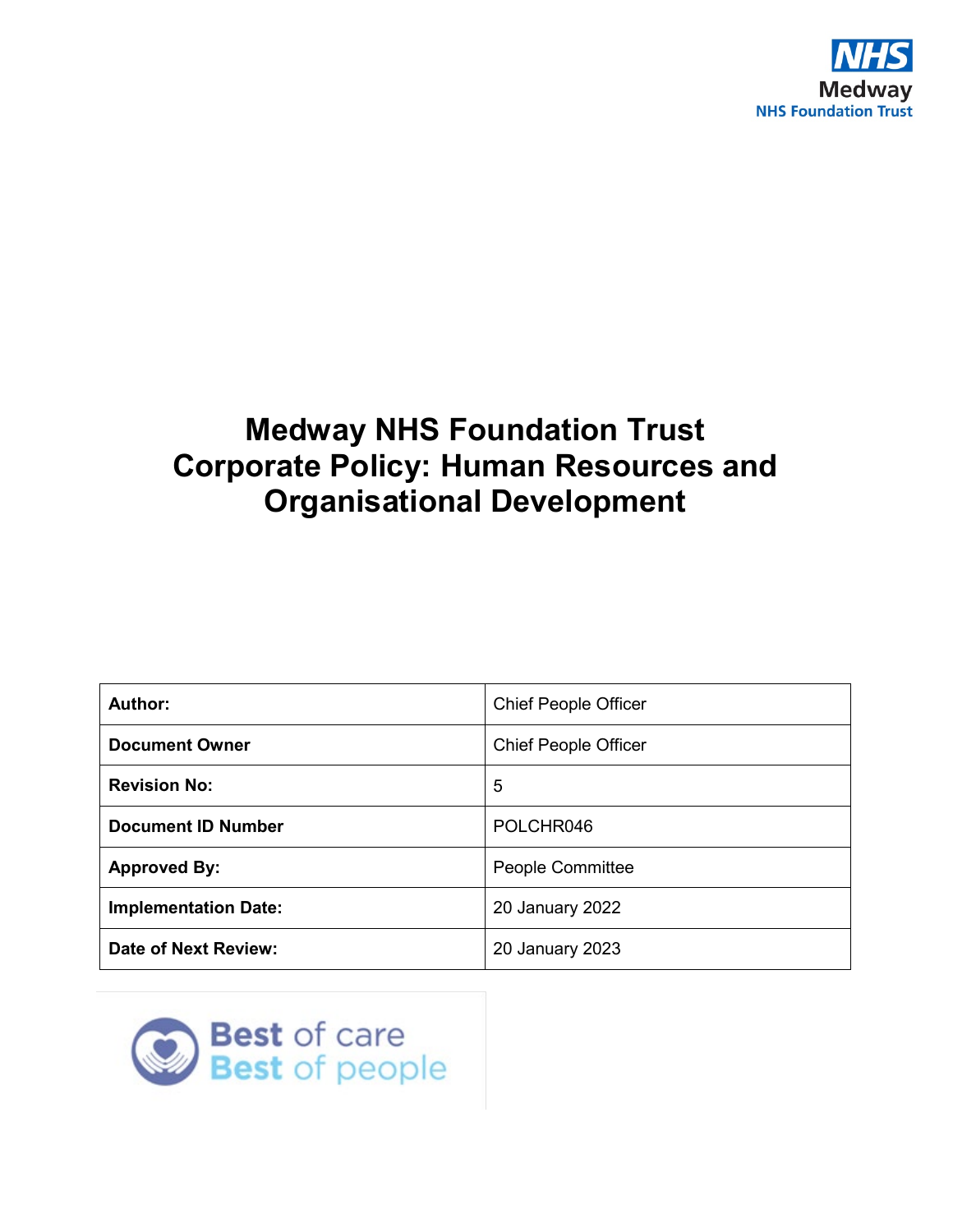

| <b>Document Control / History</b> |                                      |  |  |  |
|-----------------------------------|--------------------------------------|--|--|--|
| <b>Revision</b><br><b>No</b>      | <b>Reason for change</b>             |  |  |  |
|                                   | New document                         |  |  |  |
| 2                                 | Annual revision, policy list updated |  |  |  |
| 3                                 | Annual revision, policy list updated |  |  |  |
| 4                                 | Annual revision, policy list updated |  |  |  |
| 5                                 | Annual revision, policy list updated |  |  |  |

### **Consultation**

JSC (for policy items)

HR Senior Team

© Medway NHS Foundation Trust [2017]

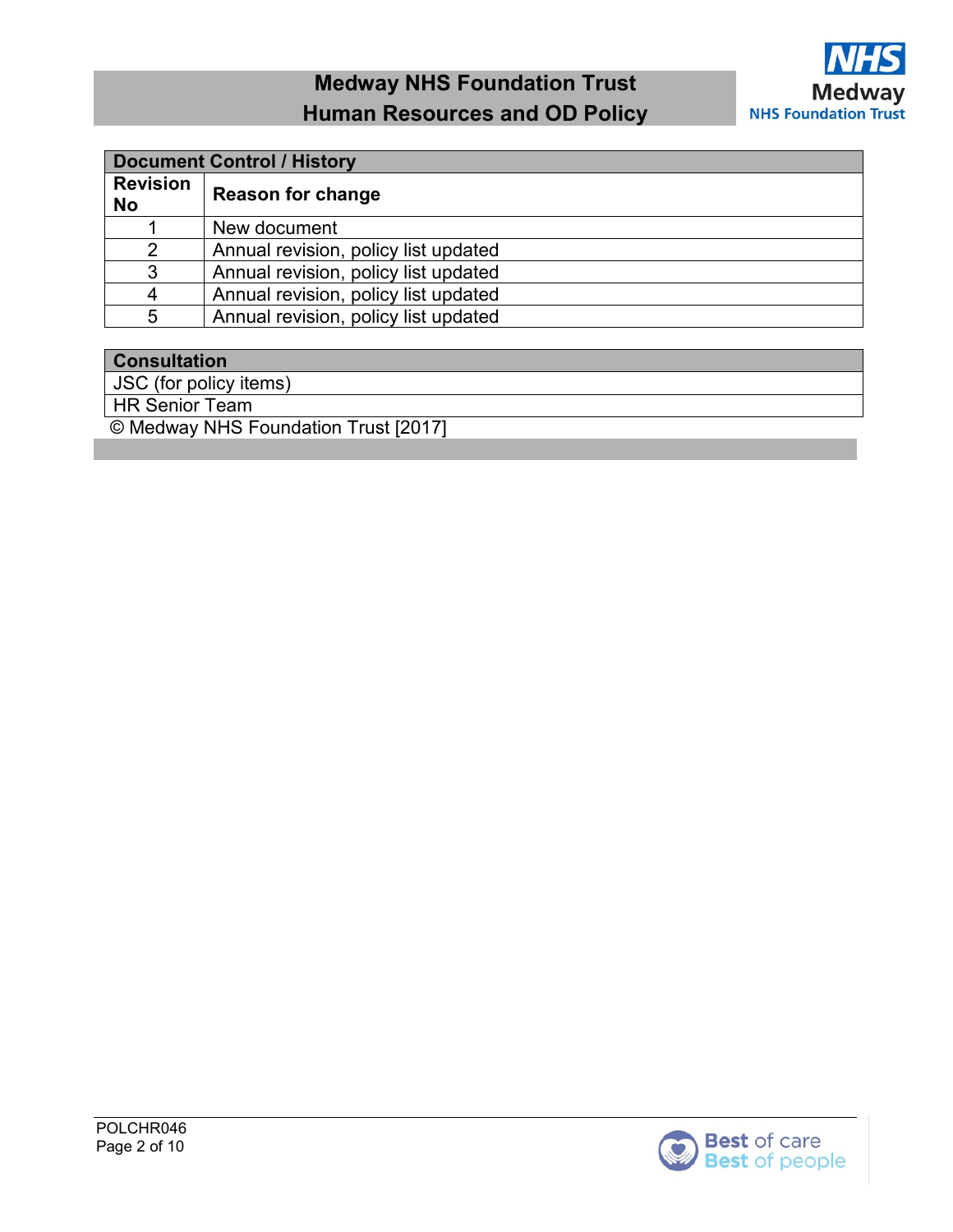

## **Table of Contents**

|                | TO BE READ IN CONJUNCTION WITH ANY POLICIES LISTED IN TRUST |                         |
|----------------|-------------------------------------------------------------|-------------------------|
|                | <b>ASSOCIATED DOCUMENTS.</b>                                | $\boldsymbol{4}$        |
| 1              | <b>INTRODUCTION</b>                                         | $\boldsymbol{4}$        |
| 2 <sup>1</sup> | <b>PURPOSE / AIM AND OBJECTIVE</b>                          | $\overline{\mathbf{4}}$ |
|                | 3. POLICY FRAMEWORK                                         | 5                       |
|                | <b>4. ROLES AND RESPONSIBILITIES</b>                        | 8                       |
|                | 5. MONITORING AND REVIEW                                    | 10                      |
|                | 6. TRAINING AND IMPLEMENTATION                              | 10                      |
|                | 7. EQUALITY IMPACT ASSESSMENT STATEMENT & TOOL              | 10                      |
| 8.             | <b>REFERENCES</b>                                           | 10                      |

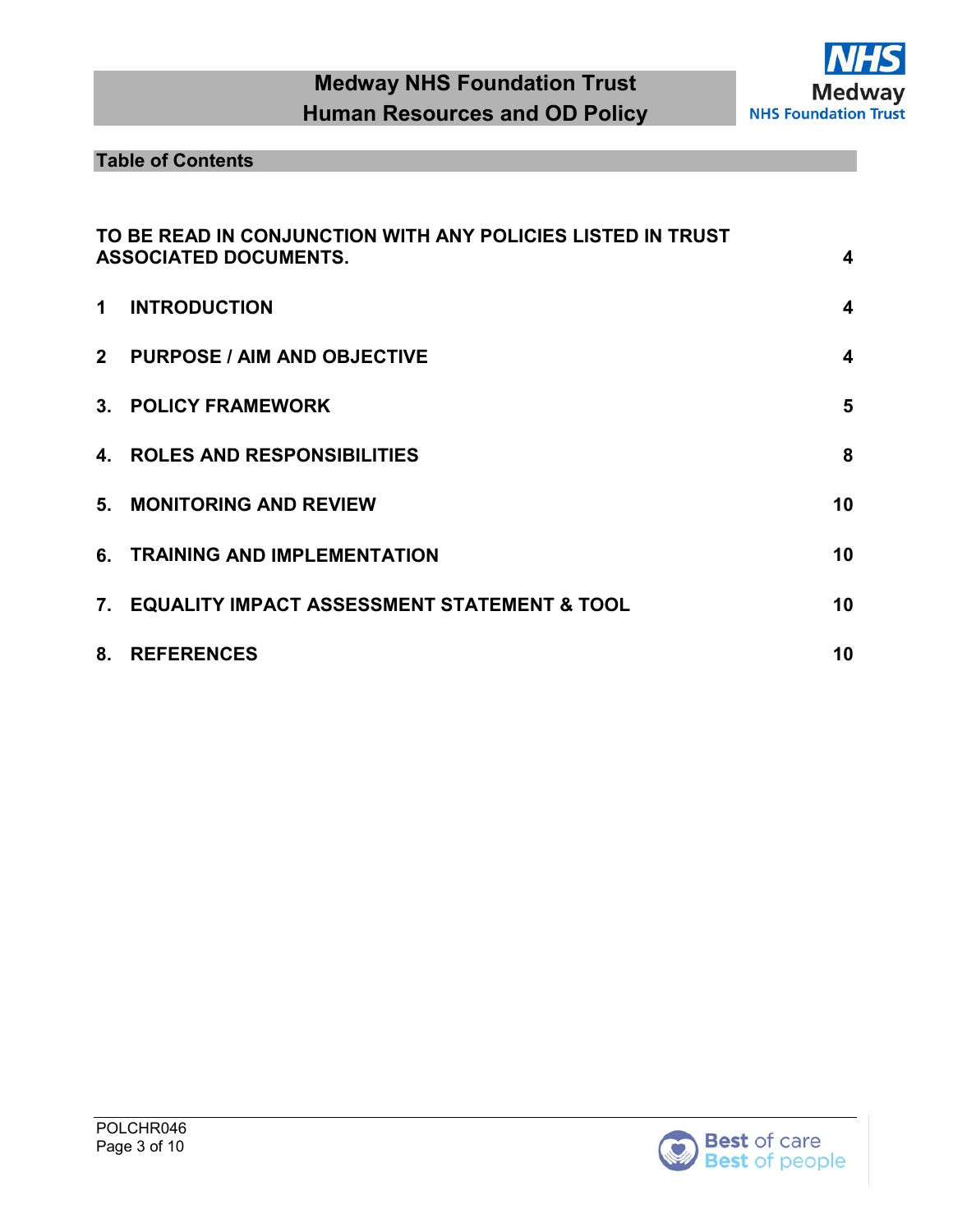

## <span id="page-3-0"></span>**To be read in conjunction with any policies listed in Trust Associated Documents.**

#### <span id="page-3-1"></span>**1 Introduction**

- 1.1 Human Resources and Organisational Development (HR & OD) supports Medway NHS Foundation Trust achieve the Best of Care through the Best of People. The department supports excellent patient care through the recruitment, retention and development of all employees. The HR & OD directorate also focuses on employee engagement and helps shape the culture of the Trust.
- 1.2 The directorate also ensures compliance with employment legislation and best practice when dealing with any workforce issues.

#### <span id="page-3-2"></span>**2 Purpose / Aim and Objective**

**2.1** The purpose and aim of this document is to provide an overview of the key elements of HR & OD and to identify through supporting policies and procedures the various employment legislation and local processes to which the directorate is expected to work to.

The key elements of the HR & OD Directorate are:

- HR Strategy and Planning; this includes Employee Relations, Workforce Intelligence, Occupational Health and Tiny Tugs Nursery;
- HR Resourcing; this includes Resourcing, Temporary Resourcing, Rostering Team, Medical Resourcing and e-Rostering;
- Organisational Development; this includes culture, staff health and wellbeing and learning and development.
- **2.2** The objective of this document and all supporting policies and procedures is to identify, at high level and in detail, the relevant employment legislation and standards which govern the provision of HR and OD services, and to provide all Trust staff with detailed guidance, references and clarity on a range of topics relating directly to HR and OD service provision.
- **2.3** The Trust aims to 'Be the BEST' in everything it sets out to, and this extends to the management of staff who are at the heart of the Trust and its commitment to patient care.

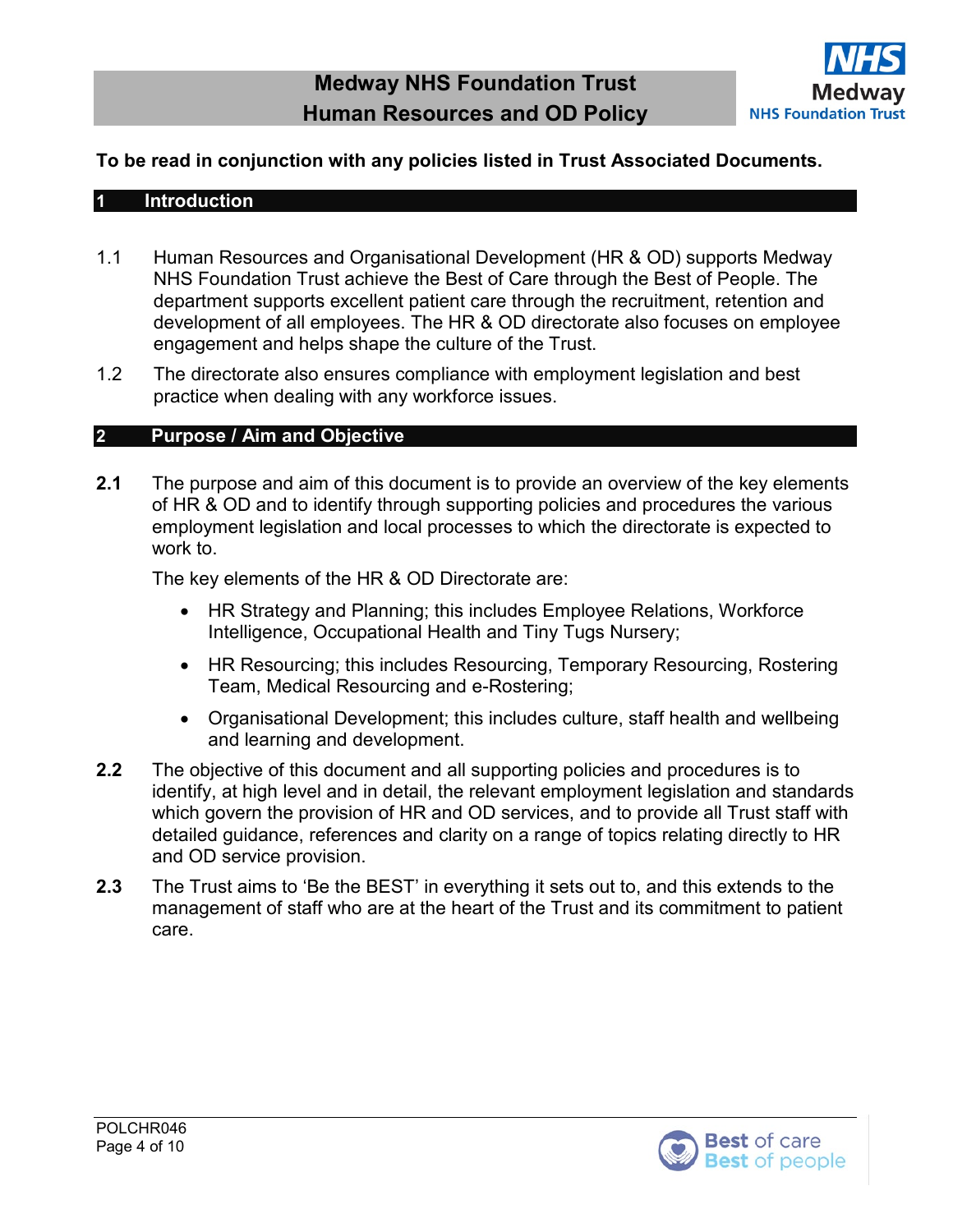

#### <span id="page-4-0"></span>**3. Policy Framework**

**3.1 Medway NHS Foundation Trust** is committed to complying with statutory, mandatory and best practice requirements through a supporting framework of documents:

**Employee Relations**

**[Appraisal and Pay Progression Policy \(POLCHR050\)](http://qpulse-drs.medway.nhs.uk/Corporate/Documents.svc/documents/active/attachment?number=POLCHR050)**

**[Appraisal Guidelines \(GUCHR007\)](http://qpulse-drs.medway.nhs.uk/Corporate/Documents.svc/documents/active/attachment?number=GUCHR007)**

**[Appraisal Form \(OTCHR063\)](http://qpulse-drs.medway.nhs.uk/Corporate/Documents.svc/documents/active/attachment?number=OTCHR063)**

**[Attendance Management Policy \(POLCHR017\)](http://qpulse-drs.medway.nhs.uk/Corporate/Documents.svc/documents/active/attachment?number=POLCHR017)**

**[Long Term Health Conditions and Disabilities Procedure \(SOP0582\)](http://qpulse-drs.medway.nhs.uk/Corporate/Documents.svc/documents/active/attachment?number=SOP0582)**

**[Managing Long Term Sickness Procedure \(SOP0583\)](http://qpulse-drs.medway.nhs.uk/Corporate/Documents.svc/documents/active/attachment?number=SOP0583)**

**[Managing Short Term Sickness Procedure \(SOP0286\)](http://qpulse-drs.medway.nhs.uk/Corporate/Documents.svc/documents/active/attachment?number=SOP0286)**

**Dignity at Work [Policy \(POLCHR002\)](http://qpulse-drs.medway.nhs.uk/Corporate/Documents.svc/documents/active/attachment?number=POLCHR002)** 

**[Grievance Policy \(POLCHR003\)](http://qpulse-drs.medway.nhs.uk/Corporate/Documents.svc/documents/active/attachment?number=POLCHR003)**

**[Performance Management Policy](http://qpulse-drs.medway.nhs.uk/Corporate/Documents.svc/documents/active/attachment?number=POLCHR004) and Procedure ( POLCHR004)**

**[Probationary Period Procedure \(SOP0252\)](http://qpulse-drs.medway.nhs.uk/Corporate/Documents.svc/documents/active/attachment?number=SOP0252)**

**[Medical and Dental Policy for Managing Conduct, Capability and Health](http://qpulse-drs.medway.nhs.uk/Corporate/Documents.svc/documents/active/attachment?number=PROCHR004)  [\(PROCHR004\)](http://qpulse-drs.medway.nhs.uk/Corporate/Documents.svc/documents/active/attachment?number=PROCHR004)**

**[Organisational Change Policy \(POLCHR005\)](http://qpulse-drs.medway.nhs.uk/Corporate/Documents.svc/documents/active/attachment?number=POLCHR005)**

**[Organisational Change Procedure \(SOP0242\)](http://qpulse-drs.medway.nhs.uk/Corporate/Documents.svc/documents/active/attachment?number=SOP0242)** 

**[Death in Service Procedure \(SOP0484\)](http://qpulse-drs.medway.nhs.uk/Corporate/Documents.svc/documents/active/attachment?number=SOP0484)**

**[Dress Code and Uniform Policy \(POLCHR047\)](http://qpulse-drs.medway.nhs.uk/Corporate/Documents.svc/documents/active/attachment?number=POLCHR047)**

**[Long Service Recognition Policy \(POLCHR009\)](http://qpulse-drs.medway.nhs.uk/Corporate/Documents.svc/documents/active/attachment?number=POLCHR009)**

**[Salary and Expenses Overpayment Policy \(POLCHR040](http://qpulse-drs.medway.nhs.uk/Corporate/Documents.svc/documents/active/attachment?number=POLCHR048)**)

**[Menopause policy](https://qpulse-drs.medway.nhs.uk/Corporate/Documents.svc/documents/active/attachment?number=POLCHR053)**

**[Professional Registration Procedure \(SOP0248\)](http://qpulse-drs.medway.nhs.uk/Corporate/Documents.svc/documents/active/attachment?number=SOP0248)**

**[Secondary Employment Procedure \(SOP0273\)](http://qpulse-drs.medway.nhs.uk/Corporate/Documents.svc/documents/active/attachment?number=SOP0273)**

**[New Parent Leave Policy and Procedure](https://qpulse-drs.medway.nhs.uk/Corporate/Documents.svc/documents/active/attachment?number=DOC654)**

**[Shared Parental Leave Policy and Procedure](https://qpulse-drs.medway.nhs.uk/Corporate/Documents.svc/documents/active/attachment?number=DOC658)**

**[Maternity and Fertility Treatment Policy and Procedure](https://qpulse-drs.medway.nhs.uk/Corporate/Documents.svc/documents/active/attachment?number=POLCHR019d)**

**[Adoption Leave Policy and Procedure](https://qpulse-drs.medway.nhs.uk/Corporate/Documents.svc/documents/active/attachment?number=POLCHR019d)**

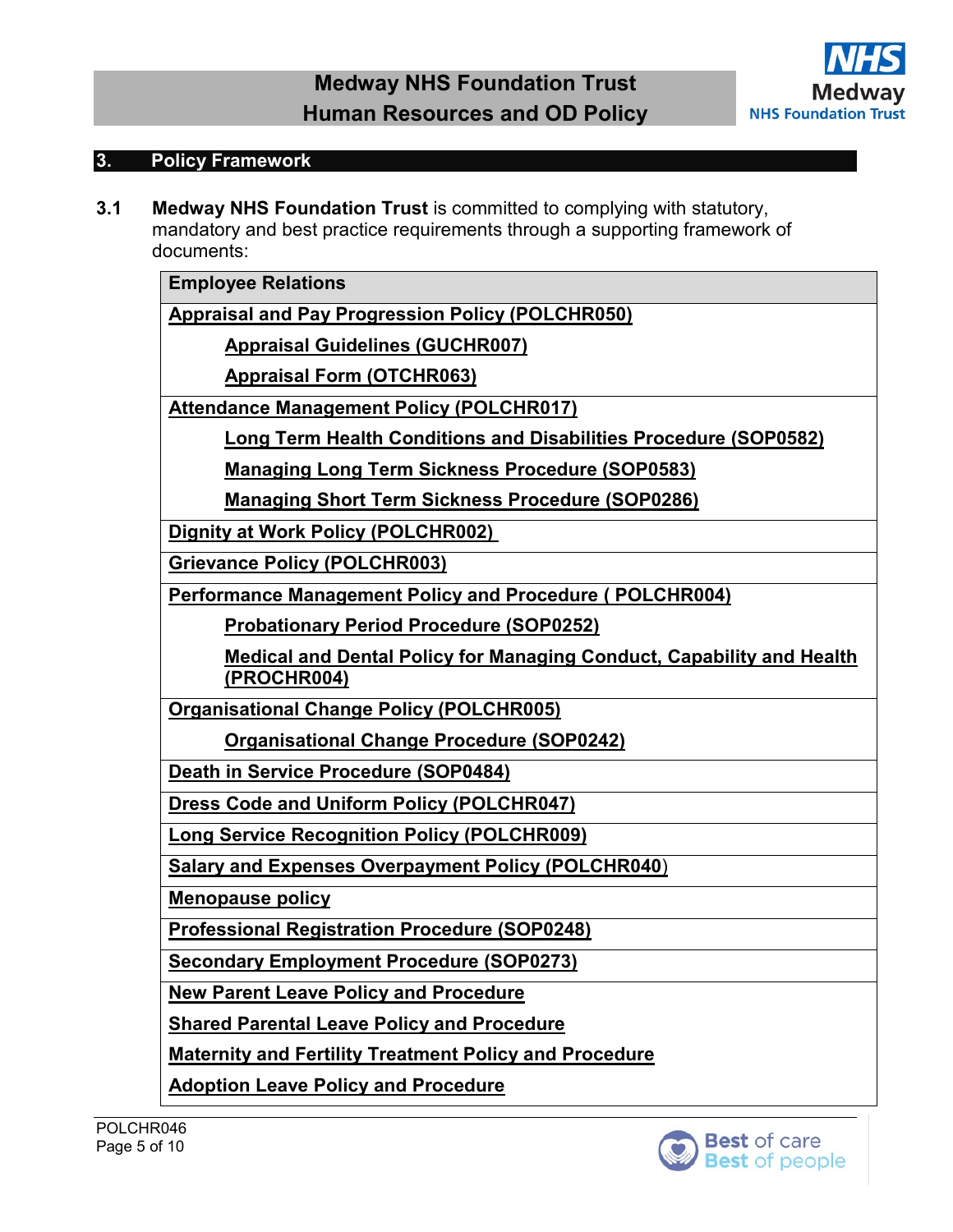

 **[Flexible Working Procedure -](http://qpulse-drs.medway.nhs.uk/Corporate/Documents.svc/documents/active/attachment?number=SOP0250) Worklife Balance (SOP0250)**

 **[Parental Leave Procedure \(SOP0275\)](https://qpulse-drs.medway.nhs.uk/Corporate/Documents.svc/documents/active/attachment?number=DOC648)**

 **[Carer Dependant Leave Procedure \(SOP0277\)](http://qpulse-drs.medway.nhs.uk/Corporate/Documents.svc/documents/active/attachment?number=SOP0277)**

 **[Other Leave Procedure \(SOP0278\)](http://qpulse-drs.medway.nhs.uk/Corporate/Documents.svc/documents/active/attachment?number=SOP0278)**

 **[Career Break Policy \(POLCHR034\)](http://qpulse-drs.medway.nhs.uk/Corporate/Documents.svc/documents/active/attachment?number=POLCHR034)**

 **[Annual Leave Procedure \(SOP0287\)](http://qpulse-drs.medway.nhs.uk/Corporate/Documents.svc/documents/active/attachment?number=SOP0287)**

 **[Medical Staff Leave Procedure \(SOP0290\)](http://qpulse-drs.medway.nhs.uk/Corporate/Documents.svc/documents/active/attachment?number=SOP0290)** 

**[Managing Work Related Stress Policy \(POLCHR021\)](http://qpulse-drs.medway.nhs.uk/Corporate/Documents.svc/documents/active/attachment?number=POLCHR021)**

**[Partnership Agreement Between Medway NHS Foundation Trust and NHS](http://qpulse-drs.medway.nhs.uk/Corporate/Documents.svc/documents/active/attachment?number=POLCHR030)  [Trade Unions Policy \(POLCHR030\)](http://qpulse-drs.medway.nhs.uk/Corporate/Documents.svc/documents/active/attachment?number=POLCHR030)**

**[Inclusion Policy \(POLCHR044\)](http://qpulse-drs.medway.nhs.uk/Corporate/Documents.svc/documents/active/attachment?number=POLCHR044)**

**[Disability in Employment Policy \(POLCHR045\)](http://qpulse-drs.medway.nhs.uk/Corporate/Documents.svc/documents/active/attachment?number=POLCHR045)**

**[Disciplinary Policy \(PROCHR002\)](http://qpulse-drs.medway.nhs.uk/Corporate/Documents.svc/documents/active/attachment?number=PROCHR002)**

**[Disciplinary Procedures \(SOP0226\)](http://qpulse-drs.medway.nhs.uk/Corporate/Documents.svc/documents/active/attachment?number=SOP0226)**

**[Bank Worker Disciplinary Procedure \(SOP0320\)](http://qpulse-drs.medway.nhs.uk/Corporate/Documents.svc/documents/active/attachment?number=SOP0320)** 

**[Exit Procedure \(SOP0317\)](http://qpulse-drs.medway.nhs.uk/Corporate/Documents.svc/documents/active/attachment?number=SOP0317)**

**Occupational Health**

**[Occupational Health Clearance and Immunisations for New Healthcare](http://qpulse-drs.medway.nhs.uk/Corporate/Documents.svc/documents/active/attachment?number=SOP0393)  [Workers Guidelines \(GUCGR015\)](http://qpulse-drs.medway.nhs.uk/Corporate/Documents.svc/documents/active/attachment?number=SOP0393)**

**[Avoidance and Management of the Effects of Latex Allergy Policy](http://qpulse-drs.medway.nhs.uk/Corporate/Documents.svc/documents/active/attachment?number=POLCGR002)  [\(POLCGR002\)](http://qpulse-drs.medway.nhs.uk/Corporate/Documents.svc/documents/active/attachment?number=POLCGR002)**

**[Avoidance and Management of the Effects of Latex Allergy Screening](http://qpulse-drs.medway.nhs.uk/Corporate/Documents.svc/documents/active/attachment?number=OTCHR037)  [Questionnaire for Employees at Risk of Increase Occupational Latex](http://qpulse-drs.medway.nhs.uk/Corporate/Documents.svc/documents/active/attachment?number=OTCHR037)  [Exposure \(OTCHR037\)](http://qpulse-drs.medway.nhs.uk/Corporate/Documents.svc/documents/active/attachment?number=OTCHR037)**

**[Avoidance and Management of the Effects of Latex Allergy Procedure](http://qpulse-drs.medway.nhs.uk/Corporate/Documents.svc/documents/active/attachment?number=SOP0237)  [\(SOP0237\)](http://qpulse-drs.medway.nhs.uk/Corporate/Documents.svc/documents/active/attachment?number=SOP0237)**

**[Prevention and Management of Tuberculosis in Health Workers Policy](http://qpulse-drs.medway.nhs.uk/Corporate/Documents.svc/documents/active/attachment?number=POLCPCM076)  [\(POLCPCM076\)](http://qpulse-drs.medway.nhs.uk/Corporate/Documents.svc/documents/active/attachment?number=POLCPCM076)**

**[Prevention and Management of Tuberculosis in Health Care Workers](http://qpulse-drs.medway.nhs.uk/Corporate/Documents.svc/documents/active/attachment?number=SOP0241)  [Procedures \(SOP0241\)](http://qpulse-drs.medway.nhs.uk/Corporate/Documents.svc/documents/active/attachment?number=SOP0241)** 

**[Prevention and Management of Tuberculosis in Health Care Workers -](http://qpulse-drs.medway.nhs.uk/Corporate/Documents.svc/documents/active/attachment?number=OTLS030) [Annual Tuberculosis Symptom Questionnaire \(OTLS030\)](http://qpulse-drs.medway.nhs.uk/Corporate/Documents.svc/documents/active/attachment?number=OTLS030)**

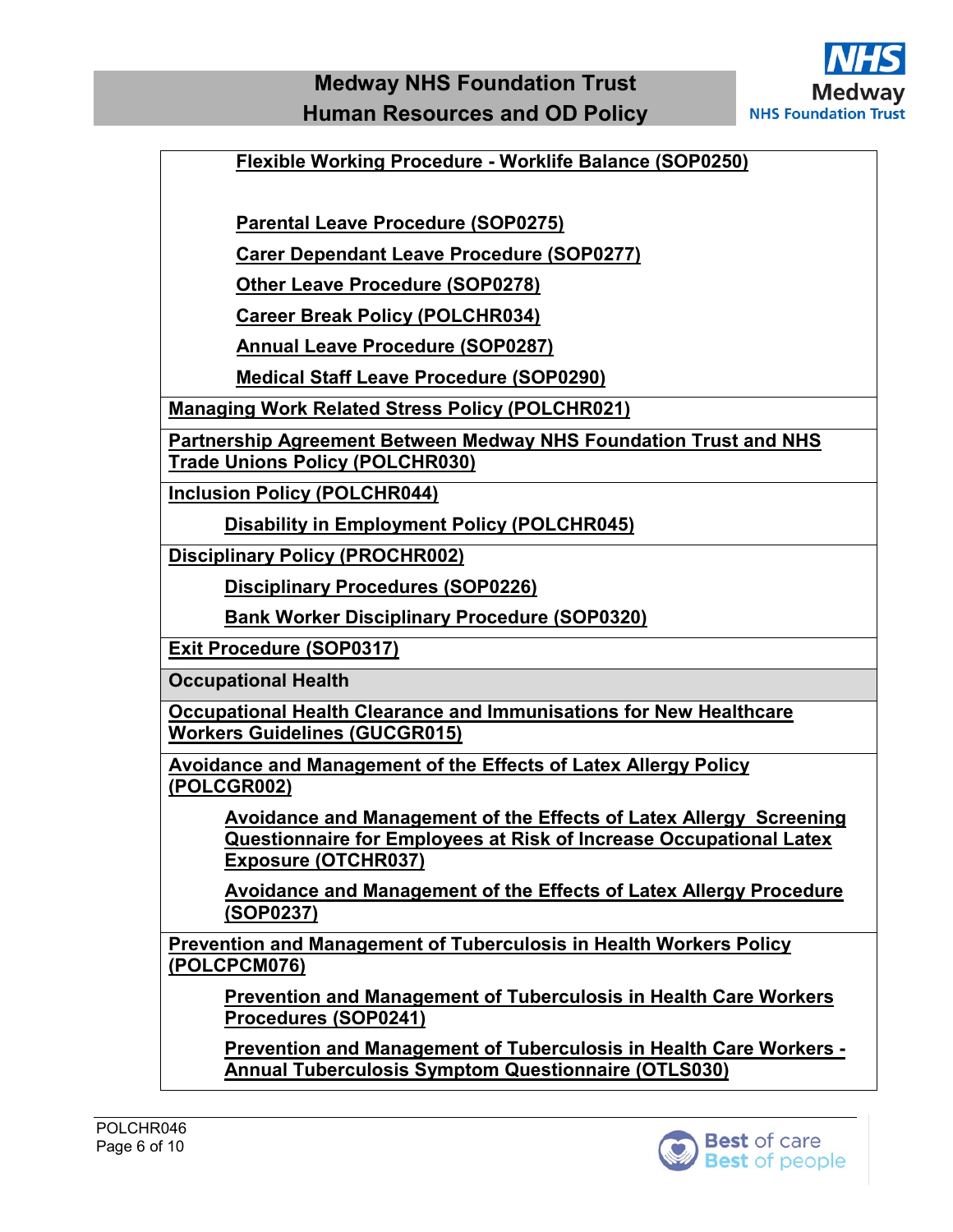

**[Alcohol & Substance Misuse Procedure \(SOP0464\)](http://qpulse-drs.medway.nhs.uk/Corporate/Documents.svc/documents/active/attachment?number=SOP0464)**

**[Management and Procedure for the Provision of Post Exposure Prophylaxis](http://qpulse-drs.medway.nhs.uk/Corporate/Documents.svc/documents/active/attachment?number=POLCS014)  [\(PEP\) following a Sharps or Blood/Body Contamination Incident \(POLCS014\)](http://qpulse-drs.medway.nhs.uk/Corporate/Documents.svc/documents/active/attachment?number=POLCS014)**

**Organisational Development** 

**[Statutory and Mandatory Training Policy \(PROCHR006\)](http://qpulse-drs.medway.nhs.uk/Corporate/Documents.svc/documents/active/attachment?number=PROCHR006)** 

**[Apprenticeship Policy \(POLCHR043\)](http://qpulse-drs.medway.nhs.uk/Corporate/Documents.svc/documents/active/attachment?number=POLCHR043)**

**Work Placement - [Work Experience Policy \(POLLHR001\)](http://qpulse-drs.medway.nhs.uk/Corporate/Documents.svc/documents/active/attachment?number=POLLHR001)**

**Work Placement – [Work Experience Managers Procedure \(SOP0352\)](http://qpulse-drs.medway.nhs.uk/Corporate/Documents.svc/documents/active/attachment?number=SOP0352)**

**[Appraisal and Revalidation of Medical Staff Policy \(POLCHR037\)](http://qpulse-drs.medway.nhs.uk/Corporate/Documents.svc/documents/active/attachment?number=POLCHR037)**

**[Study Leave and Funding Policy \(POLLHR002\)](http://qpulse-drs.medway.nhs.uk/Corporate/Documents.svc/documents/active/attachment?number=POLLHR002)**

**[Study Leave and Funding Procedure \(SOP0322\)](http://qpulse-drs.medway.nhs.uk/Corporate/Documents.svc/documents/active/attachment?number=SOP0322)**

**Resourcing & Rostering**

**[Recruitment Policy \(POLCHR039\)](http://qpulse-drs.medway.nhs.uk/Corporate/Documents.svc/documents/active/attachment?number=POLCHR039)**

**[Recruitment Procedure \(SOP0178\)](http://qpulse-drs.medway.nhs.uk/Corporate/Documents.svc/documents/active/attachment?number=SOP0178)**

**[Secondment Procedure \(SOP0180\)](http://qpulse-drs.medway.nhs.uk/Corporate/Documents.svc/documents/active/attachment?number=SOP0180)**

**[Disclosure and Barring Service Check Procedure \(SOP0177\)](http://qpulse-drs.medway.nhs.uk/Corporate/Documents.svc/documents/active/attachment?number=SOP0177)**

**[Managers Guide to Checking -](http://qpulse-drs.medway.nhs.uk/Corporate/Documents.svc/documents/active/attachment?number=SOP0013) Duty of Care - Documents (SOP0013)**

**[Employing Staff in the Reserve Forces Procedure \(SOP0485\)](http://qpulse-drs.medway.nhs.uk/Corporate/Documents.svc/documents/active/attachment?number=SOP0485)**

**[Temporary Workforce Policy \(POLCHR042\)](http://qpulse-drs.medway.nhs.uk/Corporate/Documents.svc/documents/active/attachment?number=POLCHR042)**

**Temporary Workforce - [Principles of Engagement Guidance](http://qpulse-drs.medway.nhs.uk/Corporate/Documents.svc/documents/active/attachment?number=GUDCHR001)  [\(GUDCHR001\)](http://qpulse-drs.medway.nhs.uk/Corporate/Documents.svc/documents/active/attachment?number=GUDCHR001)**

**[Fit and Proper Persons Policy \(POLCHR041\)](http://qpulse-drs.medway.nhs.uk/Corporate/Documents.svc/documents/active/attachment?number=POLCHR041)**

**Fit and Proper Persons Procedure (SOP0174)** 

**[Job Evaluation Policy \(POLCHR036\)](http://qpulse-drs.medway.nhs.uk/Corporate/Documents.svc/documents/active/attachment?number=POLCHR036)**

**[eRostering Policy \(POLCNM017\)](http://qpulse-drs.medway.nhs.uk/Corporate/Documents.svc/documents/active/attachment?number=POLCNM017)**

**[eRostering Procedure \(SOP0385\)](http://qpulse-drs.medway.nhs.uk/Corporate/Documents.svc/documents/active/attachment?number=SOP0385)**

**[Honorary Contracts Procedure \(SOP0179\)](http://qpulse-drs.medway.nhs.uk/Corporate/Documents.svc/documents/active/attachment?number=SOP0179)**

**[Removal and Relocation Expenses Procedure \(SOP0319\)](http://qpulse-drs.medway.nhs.uk/Corporate/Documents.svc/documents/active/attachment?number=SOP0319)**

**[Travel and Expenses Procedure \(SOP0400\)](http://qpulse-drs.medway.nhs.uk/Corporate/Documents.svc/documents/active/attachment?number=SOP0400)**

**[Employment Terms and Conditions –](http://qpulse-drs.medway.nhs.uk/Corporate/Documents.svc/documents/active/attachment?number=OTCHR004) Local Terms and Conditions**

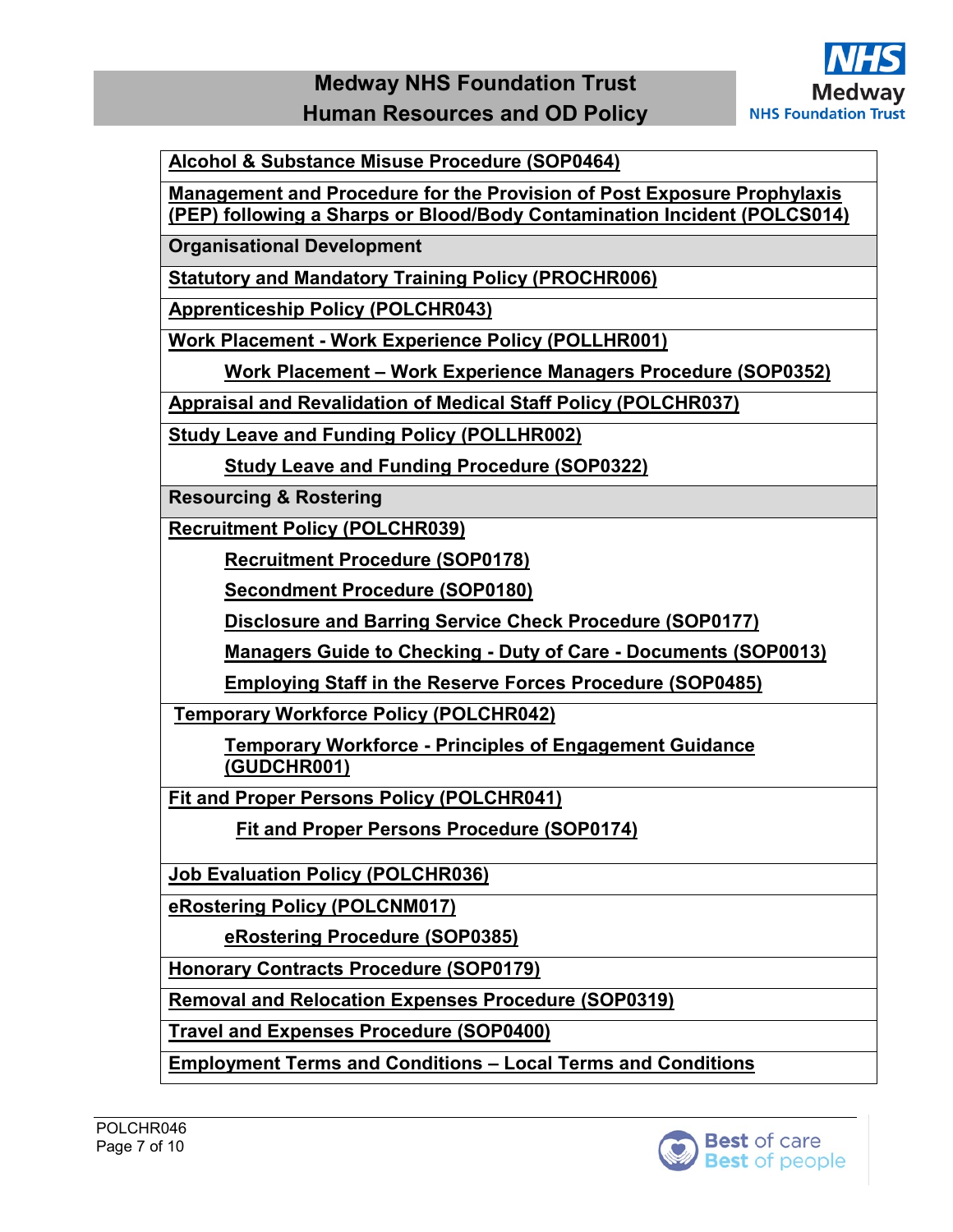

#### <span id="page-7-0"></span>**4. Roles and Responsibilities**

#### **4.1 Trust Board**

- 4.1.1 The Trust Board is ultimately responsible for ensuring that the Trust corporately meets its legal responsibilities.
- 4.1.2 The Trust Board is responsible for approving the Trust's Corporate Policy for HR & OD.

#### **4.2 Chief Executive**

4.2.1 The Chief Executive has overall responsibility for ensuring that sufficient resources are provided to support HR & OD requirements.

#### **4.3 Chief People Officer**

- 4.3.1 Has overarching responsibility for the effective and efficient management and delivery of all HR & OD services within the Trust and for development of policies and procedures in support of these functions.
- 4.3.2 Ensure that all policies and procedures are in line with relevant employment legislation and best practice.
- 4.3.3 Development of the People Strategy that all policies and procedures underpin.
- 4.3.4 Advises the Board on the effectiveness of HR & OD management across MFT.

#### **4.4 Deputy Director of HR & OD**

- 4.4.1 Has responsibility for ensuring that Employee Relations processes are fair and thorough; following policies and procedures accordingly;
- 4.4.2 Ensuring that Workforce Intelligence is accurate and readily available when required. Also, to ensure that ESR is fit for purpose and utilised effectively to bring efficiency to payroll processing and workforce information;
- 4.4.3 Leading an effective occupational health service provision across the Trust;
- 4.4.4 Has responsibility for the onsite nursery, Tiny Tugs, ensuring that the service is run safely, efficiently and in line with relevant legislation.

#### **4.5 Group Head of HR - Resourcing**

- 4.5.1 Has responsibility for ensuring that all resourcing functions (including medical staffing, temporary staffing and rostering) processes are fair and thorough; following policies and procedures accordingly;
- 4.5.2 Ensure all resourcing policies and procedures are in line with relevant employment legislation and best practice;

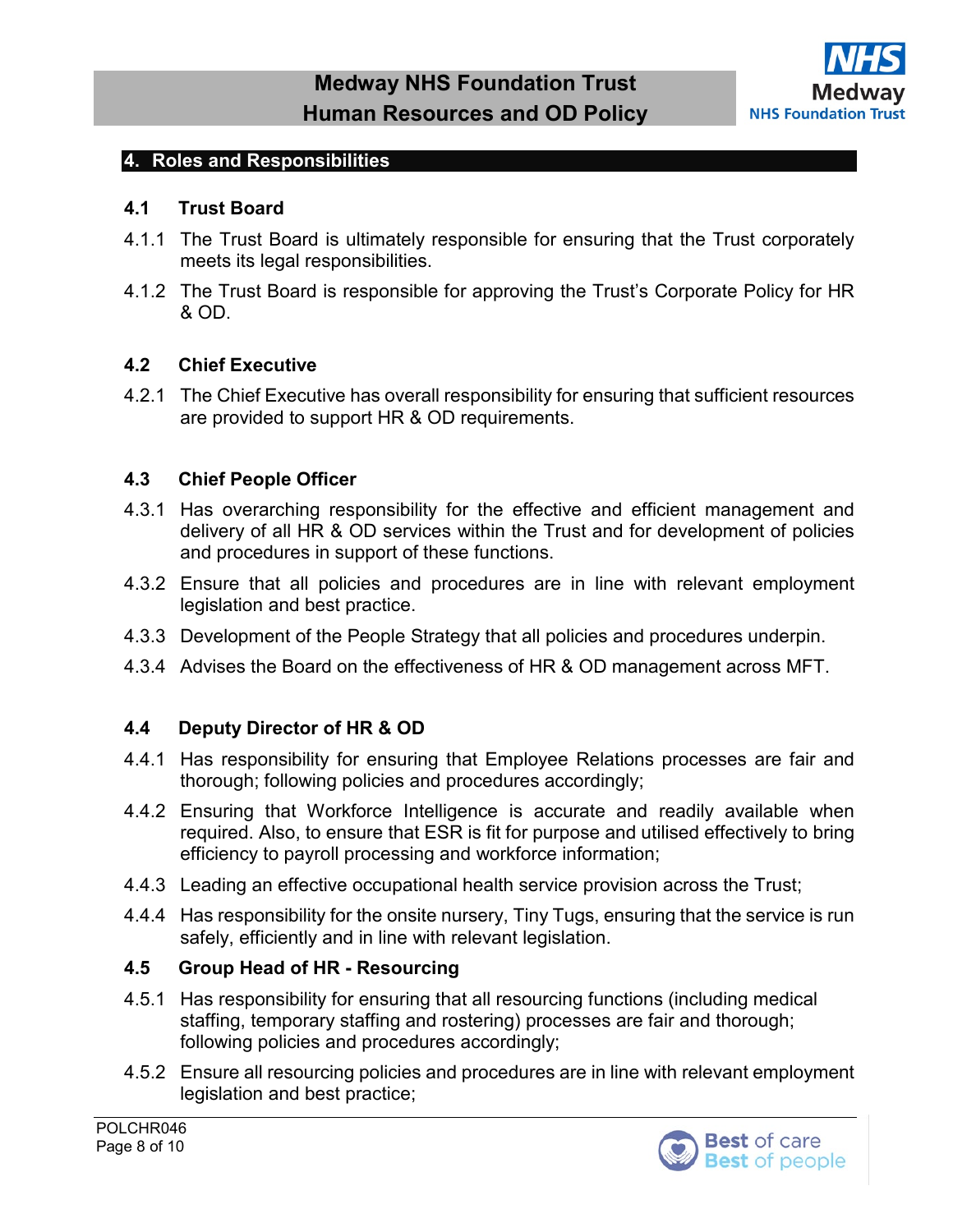

4.5.3 Monitor all resourcing policies to ensure compliance across the Trust.

### **4.6 Associate Director of Organisational Development**

4.6.1 Has responsibility for ensuring that all Organisational Development processes are fair and thorough ensuring equity of access; following policies and procedures accordingly;

#### **4.7 HR and OD Team**

4.7.1 The whole HR & OD Team are responsible for:

- Providing expert advice and guidance to all staff on all elements of HR & OD;
- Developing internal HR and OD policies and procedures to meet employment legislation, Agenda for Change and best practice;
- Developing HR and OD awareness and training programmes for staff;
- Ensuring compliance with policies, procedures, legislation and best practice.

#### **4.8 Line Managers**

- 4.8.1 Line managers are responsible for ensuring that the HR & OD Policy is implemented within their group or directorate;
- 4.8.2 They are also responsible for seeking advice from a relevant member of the HR and OD team if they are unsure about the application of a policy or procedure;
- 4.8.3 Line managers should discuss any concerns they have regarding their staff with a relevant member of staff as soon as the issue arises.

### **4.9 All Staff**

4.9.1 All staff are responsible for adhering to all HR & OD policy.